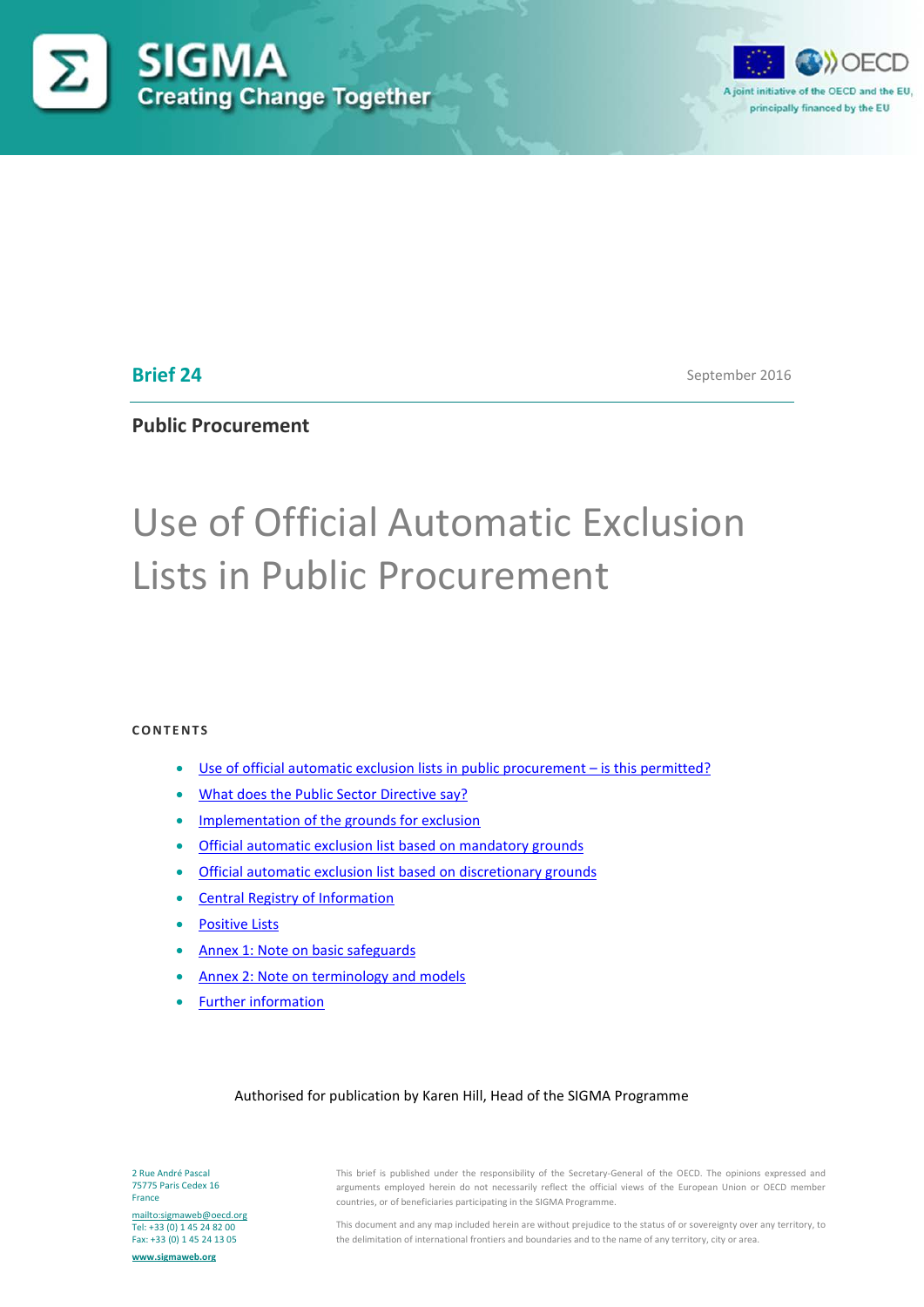#### <span id="page-1-0"></span>**Use of official automatic exclusion lists in public procurement – is this permitted?**

In the context of this Brief, the term "official automatic exclusion list" means a centrally administered and published list of economic operators that are excluded from tendering for public procurement contracts.

Economic operators are added to the official automatic exclusion list on a range of grounds, primarily related to poor performance in connection with public procurement contracts. Exclusion on other grounds may also occur, such as offences related to corruption, money-laundering, participation in criminal organisations, bankruptcy or similar circumstances, as well as on the grounds of non-payment of taxes or social security contributions.

The exclusion is "automatic" because contracting authorities/entities have no choice; they are obliged to exclude the listed economic operators from public procurement tender procedures and to refuse their bids<sup>[1](#page-1-1)</sup>.

This Brief focuses on the issue of whether it is permitted under European Union (EU) law to use an official automatic exclusion list for reasons related to prior contract performance. On this specific question, the Brief concludes the following:

- The use of an official automatic exclusion list for reasons related to prior contract performance is not permitted under EU law.
- It is possible to exclude an economic operator for reasons related to prior contract performance, but the decision to exclude must be made by the contracting authority in each procurement procedure on a case-by-case basis.
- It may be permitted to maintain a central registry that provides information on the contract performance of economic operators, but it must be used only as a source of information. A contracting authority may consult the central registry for the purpose of decision making in relation to a particular procurement procedure, but it must not use it as a *de facto* automatic exclusion list.

The Brief also considers, but in much less detail, the use of official automatic exclusion lists on other grounds and the use of central registries and "positive" official lists in the public sector. Qualification systems in the utilities sector are also discussed.

**The decision to exclude – general warning:** The decision to exclude an economic operator from participation in a public procurement tender procedure is a serious decision and should never be taken lightly. The impact on the economic operator is potentially very significant, possibly affecting both the current and future prospects of the operator. The inappropriate exclusion of an economic operator can also adversely affect competition and have an impact on value-for-money outcomes for the purchaser.

A decision to exclude should only be made where there are well-founded and justified reasons, supported by evidence of good quality. These requirements are reflected in the provision of the Public Sector Directive (the Directive)<sup>[2](#page-1-2)</sup> discussed below. Great care must be taken each time a decision is made to exclude an economic operator in order to ensure that the decision is made in a fair, transparent and proportionate manner, ensuring equal treatment and nondiscrimination.

<span id="page-1-1"></span><sup>&</sup>lt;sup>1</sup> See Annex 2: Note on terminology and models for information on automatic debarment and suspension lists operated by some international organisations in the context of bribery and corruption-related offences and on the UNCITRAL model law.

<span id="page-1-2"></span><sup>&</sup>lt;sup>2</sup> Directive 2014/24/EU on public procurement, repealing Directive 2004/18/EC, 26 February 2014.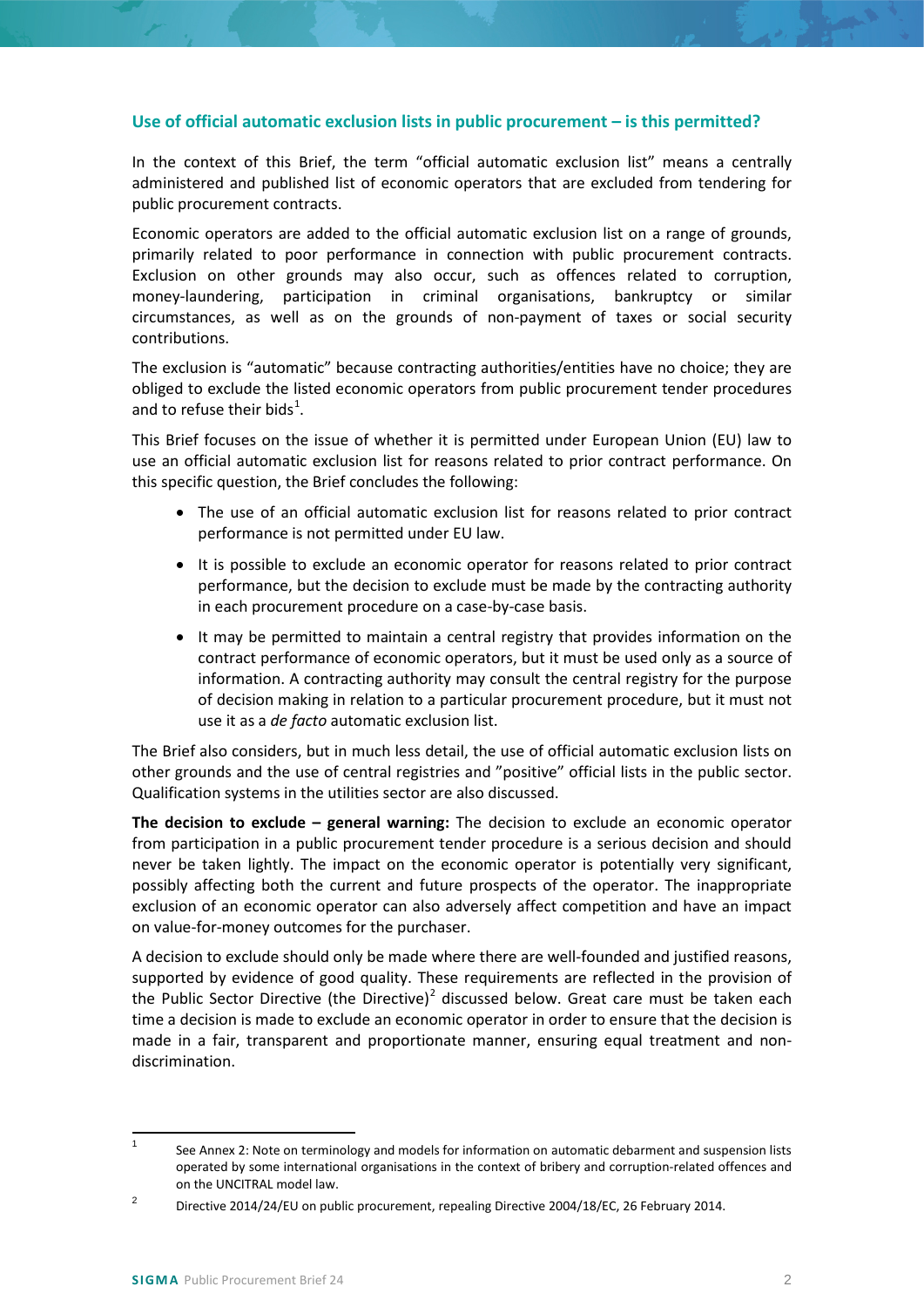**Is the use of an official automatic exclusion list permitted under EU law?** The general principles of EU law and the case law of the Court of Justice of the European Union (CJEU) indicate that the use of official automatic exclusion lists is generally not permitted under EU law. This Brief explains why this is the case.

# <span id="page-2-0"></span>**What does the Public Sector Directive say?**

The Directive does not deal with the specific issue of the use of official automatic exclusion lists. It does require contracting authorities to verify the suitability of the participation of economic operators in the public procurement procedure by first establishing whether grounds for exclusion apply to a particular economic operator<sup>[3](#page-2-1)</sup>. The two types of grounds for exclusion are listed in the Directive:

- mandatory grounds for exclusion;
- discretionary grounds for exclusion.

**Mandatory grounds for exclusion:** Under Article 57(1) of the Directive, contracting authorities are obliged to exclude from participation in a public contract those economic operators that are known to have been convicted by final judgement for one or more of the following criminal activities $4$ :

- participation in a criminal organisation;
- corruption;
- fraud relating to the protection of EU financial interests;
- terrorist offences or offences liked to terrorist activities;
- money laundering or terrorist financing;
- child labour and other forms of trafficking in human beings.

The mandatory grounds for exclusion support EU policies linked to the fight against fraud, corruption, terrorism and organised crime.

**Exclusion on grounds of obligations to pay taxes and social contributions**: Article 57(2) distinguishes between mandatory and optional grounds as follows:

**Mandatory grounds** – An administrative or judicial decision having final and binding effect has established that a breach of obligations relating to the payment of taxes or social security contributions has occurred.

In this case, a contracting authority is obliged to exclude the economic operator concerned from participation in a procurement procedure.

**Optional grounds** – No final and binding decision exists, establishing that a breach of obligations relating to the payment of taxes or social security contributions has occurred.

In this case, a contracting authority may exclude, or may be required by the Member State to exclude, an economic operator from participation in a procurement procedure if it can demonstrate, by any appropriate means, that the economic operator is in breach of its obligations relating to the payment of taxes or social security contributions. However, this exclusion will no longer apply and the contracting authority shall not exclude the economic operator once that economic operator has paid its obligations or entered into a binding arrangement with a view to paying the obligations due. All interest accrued and all fines must be paid as well.

<span id="page-2-1"></span> $3$  Article 56(1).

<span id="page-2-2"></span><sup>4</sup> Article 57(1) defines the offences in more detail.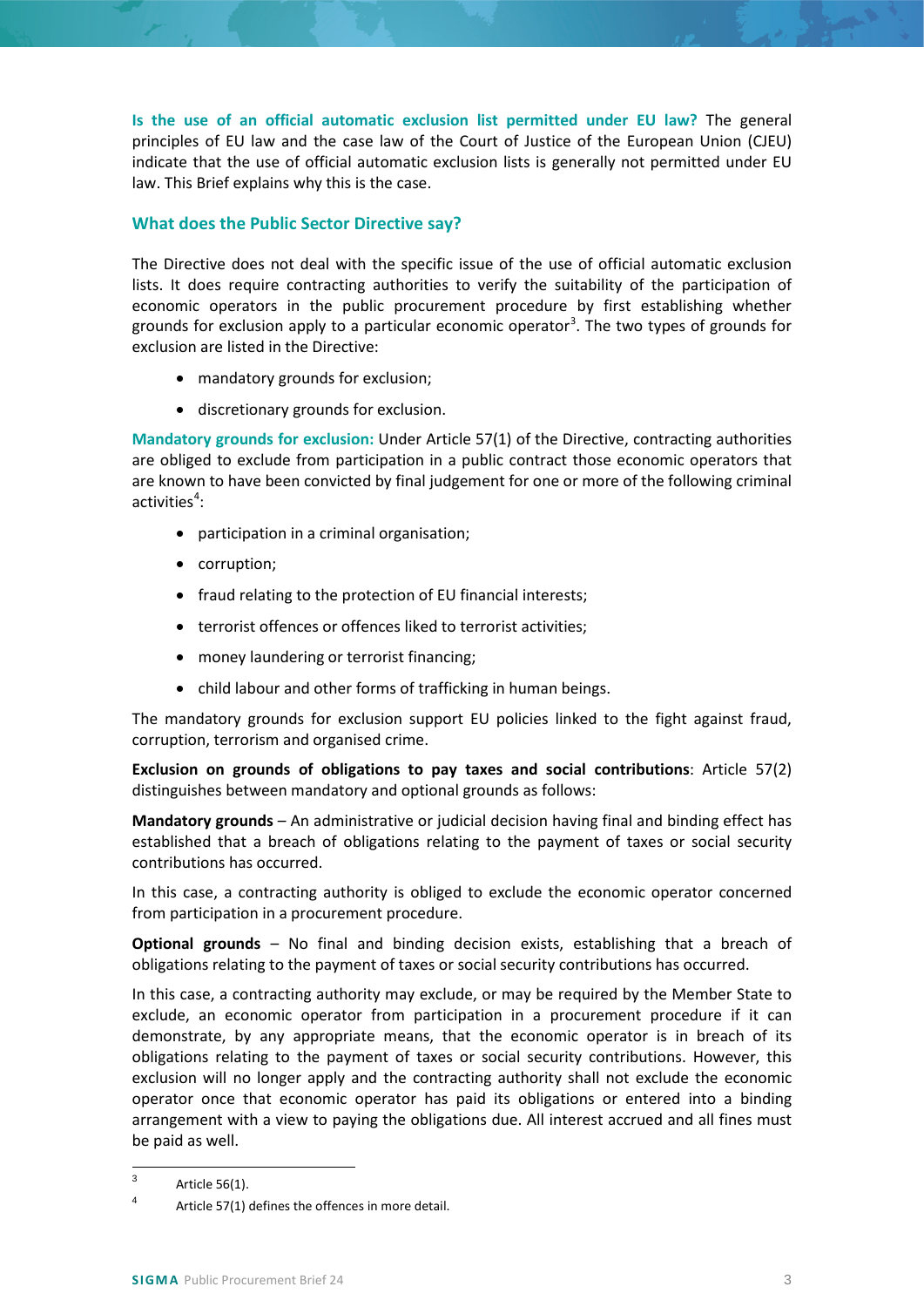**Derogations:** The Directive permits Member States to decide whether to provide for derogation from the obligation of mandatory exclusion, on an exceptional basis, in a case where an overriding reason relating to the public interest, such as public health or protection of the environment, is involved.

Member States may also provide for derogation from the mandatory exclusion, where to exclude an economic operator would be clearly disproportionate. The Directive includes a specific reference to where mandatory exclusion may be disproportionate: where "only minor amounts of taxes or social security contributions are unpaid" or where "the economic operator was informed of the exact amount due following its breach of its obligations relating to the payment of taxes or social security contributions" and this was at a time when the economic operator did not have the possibility to take appropriate measures "before expiration of the deadline for requesting participation or, in open procedures, the deadline for submitting its tender".

**Discretionary grounds for exclusion**: Under Article 57(4) of the Directive, contracting authorities are permitted, but not obliged, to exclude economic operators that:

- have violated applicable obligations in the fields of environmental, social and labour law, proven by any appropriate means that the contracting authorities can demonstrate;
- are bankrupt or subject of insolvency or are under any analogous situation, in accordance with national laws or regulations<sup>[5](#page-3-0)</sup>;
- have been guilty of grave professional misconduct that renders their integrity questionable, proven by any means that the contracting authorities can demonstrate;
- have entered into agreements with other economic operators aimed at distorting competition, where the contracting authorities have sufficiently plausible indications to so conclude;
- are in a situation of conflict of interest<sup>[6](#page-3-1)</sup> that cannot be effectively remedied by other, less intrusive measures;
- have prior involvement<sup>[7](#page-3-2)</sup> in the preparation of the procurement procedure, which has led to a distortion of competition that cannot be remedied by other, less intrusive measures;
- have shown significant or persistent deficiencies in the performance of a substantive requirement under a prior public contract, a prior utility contract or a prior concession contract, which led to early termination of that prior contract, damages or other comparable sanctions;
- have been guilty of serious misrepresentation in supplying information required for the verification of the absence of grounds for exclusion or the fulfilment of the selection criteria, have withheld such information, or are not able to submit the supporting documents;
- have undertaken to unduly influence the decision-making process of the contracting authority, to obtain confidential information that could lead to advantage in the

<span id="page-3-0"></span><sup>&</sup>lt;sup>5</sup> Member States may require or may provide for the possibility that the contracting authority does not exclude an economic operator that is in this situation, where the contracting authority has established that the economic operator in question will be able to perform the contract, taking into account the applicable national rules and measures on the continuation of business in those cases.

<span id="page-3-1"></span><sup>6</sup> Article 24.

<span id="page-3-2"></span> $7$  Article 41.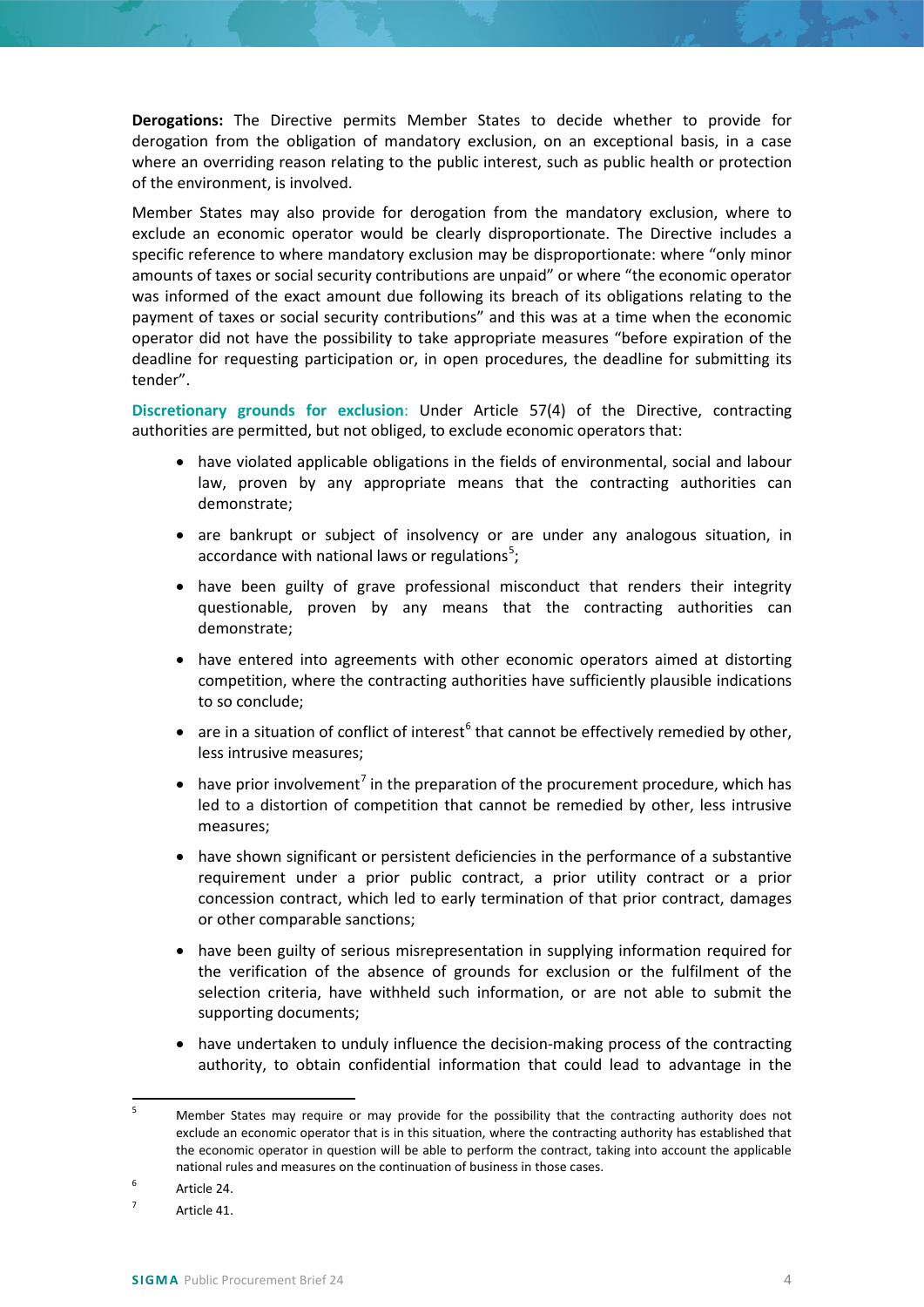procurement procedure, or to negligently provide misleading information that may have a material influence on decision making.

Member States may choose to make the above grounds mandatory.

**Self-cleaning**: Under Article 57(6) of the Directive, any economic operator that is in one of the situations that constitute mandatory or discretionary grounds for exclusion may provide evidence to the effect that the measures it has taken are sufficient to demonstrate its reliability, despite the existence of relevant grounds for exclusion.

Self-cleaning measures allow economic operators to rehabilitate themselves on the basis of strict conditions set forth in Article 57(6) and to take part in procurement procedures.

Self-cleaning measures can generally be regarded as effective where the economic operator proves that it has:

- paid or undertaken to pay compensation in respect of any damage caused by the criminal offence;
- clarified the facts and circumstances in a comprehensive manner by actively collaborating with the investigating authorities;
- taken concrete technical, organisational and personnel measures that are appropriate to prevent further criminal offences.

If such evidence is considered as sufficient by the contracting authority, the economic operator is not to be excluded from the procurement procedure. Measures taken by the economic operators have to be evaluated, taking into account the gravity and particular circumstances of the criminal offence or misconduct. If the measures taken are considered to be insufficient, the contracting authority must provide the economic operator with a statement of the reasons for that decision.

Self-cleaning is not available to those economic operators that have been excluded from participating in procurement or concession award procedures by way of a final judgement, for the period of exclusion resulting from that judgement.

## <span id="page-4-0"></span>**Implementation of the grounds for exclusion**

The Directive requires Member States to specify, in accordance with their national laws and in compliance with EU law, the conditions for implementation of the grounds for exclusion. This requirement intends to ensure the transparency of the system for the exclusion of economic operators. National implementing rules must, in particular, determine the period of exclusion in cases where no "self-cleaning" measures are taken by the economic operator. The Directive requires that the period of exclusion must not exceed: (1) five years from the date of the conviction by final judgement (where the period of exclusion has not been set by final judgement itself) in the case of mandatory grounds for exclusion; and (2) three years from the date of the relevant event in the case of discretionary grounds for exclusion.

The Directive specifies, in general terms, the means of proof that contracting authorities may require as evidence for the absence of grounds for exclusion<sup>[8](#page-4-1)</sup>. It also requires Member States to keep up-to-date information concerning certificates and other forms of documentary evidence introduced in e-Certis<sup>[9](#page-4-2)</sup>.

<span id="page-4-1"></span> $8$  Article 60(2).

<span id="page-4-2"></span><sup>&</sup>lt;sup>9</sup> The online repository of certificates established by the European Commission is available at <http://ec.europa.eu/markt/ecertis/login.do>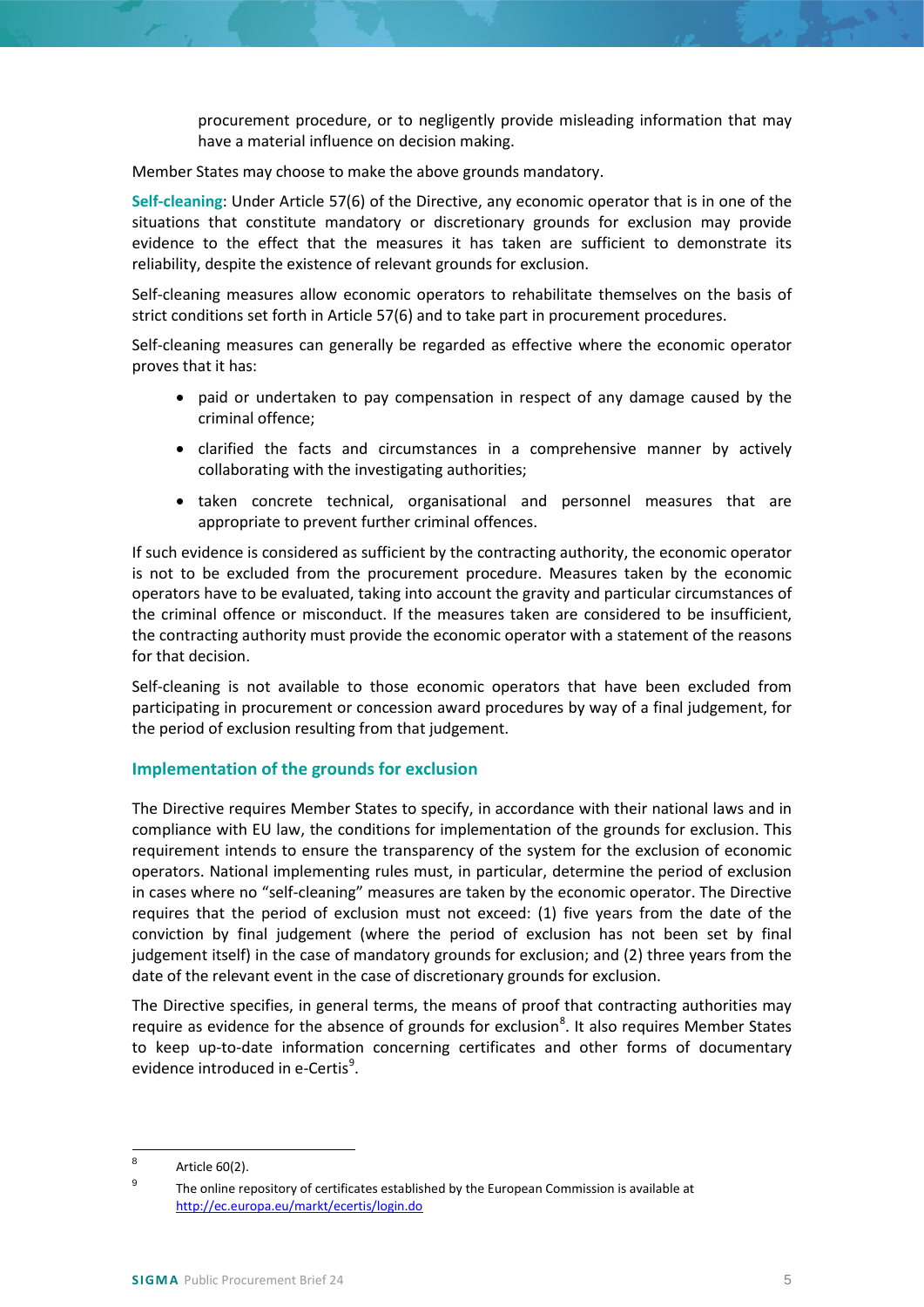At the time of submission of requests to participate or of tenders, contracting authorities are obliged to accept the European Single Procurement Document  $(ESPD)^{10}$  $(ESPD)^{10}$  $(ESPD)^{10}$ . The ESPD consists of an updated self-declaration as preliminary evidence in replacement of certificates issued by public authorities or third parties confirming that an economic operator is not, among other things, in one of the situations that should result in exclusion. The ESPD also has to identify the public authority or third party responsible for establishing the supporting documents and include a formal statement to the effect that the economic operator will be able, upon request and without delay, to provide those supporting documents. It is important to note that, at any moment during the procedure, a contracting authority may ask an economic operator to submit all or part of the supporting documents if that is necessary to ensure the proper conduct of the procedures. Before awarding the contract, the contracting authority has to require the best-ranked tenderer to submit up-to-date supporting documents.

**Rules on exclusion must respect Treaty<sup>[11](#page-5-1)</sup> principles and general law principles**: When Member States implement exclusion provisions, they must ensure that national legislation complies with the Directive as well as with relevant Treaty and general law principles. Where the Directive does not cover an issue, or does not cover an issue in detail, Member States must ensure that the rules and procedures that they implement are non-discriminatory, support the freedom of establishment and the freedom to provide services, ensure equal treatment and mutual recognition, and are transparent and proportionate.

## **Is it permissible to have an official automatic exclusion list of economic operators that are excluded on the grounds of "poor contract performance"?**

#### **Short illustration – is this type of approach permissible**?

National law or regulations set out the conditions for adding economic operators to the official automatic exclusion list on the grounds of poor contract performance, including:

- nature of the poor contract performance;
- number of incidents of poor contract performance in a specified period, which is required in order to add the economic operator to the official automatic exclusion list;
- period of exclusion.

Contracting authorities must inform the central listing body when the specified types of poor contract performance occur. The central listing body considers the evidence submitted and, if the conditions are met, adds the economic operator to the list for the specified period.

Contracting authorities are required, for each public procurement procedure that they conduct, to check whether an economic operator applying to participate is listed on the automatic exclusion list. If the economic operator is listed, the contracting authority cannot accept a tender from that economic operator or permit that economic operator to participate in the procedure.

Note: This illustration is not a model recommended by SIGMA, nor is it an example taken from a particular country. It is a summary description to increase understanding of the issue. The illustration outlines some, but not all, of the possible features of an official automatic exclusion list system in which an economic operator may be excluded from a procurement procedure for reasons related to its prior contractual performance.

<span id="page-5-0"></span> <sup>10</sup> See Article 59.

<span id="page-5-1"></span><sup>&</sup>lt;sup>11</sup> Treaty on the Functioning of the European Union – consolidated version of the Treaty on the Functioning of the European Union, *Official Journal of the European Union*, C 326, 26 October 2012. The Treaty is referred to in the Procurement Brief as "TFEU" or "Treaty".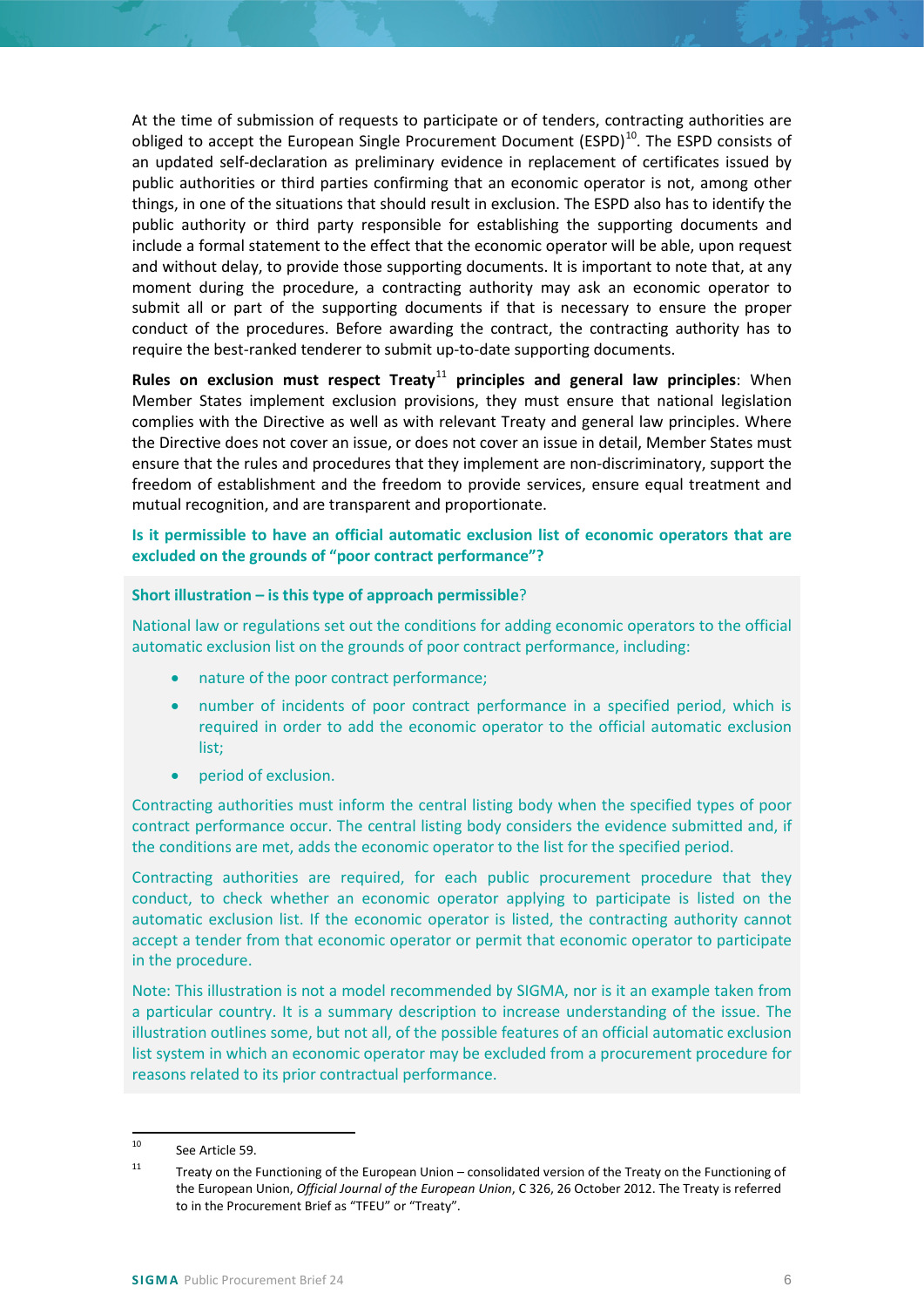**Comment:** The exclusion of economic operators from tendering on the grounds of poor contract performance is based on the discretionary grounds for exclusion in paragraph (g) of Article 57(4) of the Directive. This provision permits exclusion in cases where an economic operator "has shown significant or persistent deficiencies in the performance of a substantive requirement under a prior public contract, a prior contract with a contracting entity or a prior concession contract which led to early termination of that prior contract, damages or other comparable sanctions".

The CJEU has considered the specific issue of whether it is permissible for national legislation to require contracting authorities to automatically exclude economic operators from tendering on the grounds of poor contract performance. In this regard, the CJEU considered the wording of the previous public sector Directive 2004/18/EC (2004 Directive) as well as the relevant Treaty and general law principles.

**Note:** The Directive differentiates between the two discretionary grounds for exclusion: grave professional misconduct<sup>[12](#page-6-0)</sup> and poor contract performance<sup>[13](#page-6-1)</sup>. The case described below considered the compliance of the national law of a Member State with the 2004 Directive, which at the time specifically regulated the grave professional misconduct grounds but not poor contract performance. The CJEU considered poor contract performance according to the concept of professional misconduct.

#### *"Polish Postal Services" case*

In this case (C-465/11), the CJEU considered a provision of the Polish Public Procurement Law (PPL) requiring the automatic exclusion of candidates or bidders from a tender procedure on the grounds of grave professional misconduct, in specified circumstances.

#### *Background*

*Poczta Polska (PP)* is a company owned by the Polish Treasury, which is active in the postal services sector. *PP* is a contracting authority according to the meaning of the Utilities Directive. It conducted an open procurement procedure for the award of a public contract, in lots, for the delivery of certain postal services.

*PP* selected the tenders submitted by *Forposta SA (Forposta)* and *ABC Direct Contract sp. z o.o (ABC)* as the most favourable compared to the other tender lots. *PP* then proposed contracts to *Forposta* and *ABC*. On the day of the deadline for conclusion of the contracts, *PP* cancelled the tender procedure on the grounds that *Forposta* and *ABC* were subject to compulsory exclusion from the procedure under Article 24(1)(1a) of the Polish PPL.

**Polish law:** Article 24(1)(1a) of the Polish PPL, which applies to both the public sector and the utilities sector, stipulates:

"The following shall be excluded from procedures for the award of public contracts:

(1a) economic operators with which the contracting authority concerned annulled, terminated, or renounced a public contract owing to circumstances for which the economic operator is responsible, where the annulment, termination or renouncement occurred in the three-year period before the procedure was initiated and the value of the non-performed part of the contract amounted to at least 5% of the contract's value."

The two companies appealed against the decision to cancel the tender procedure. They claimed that the national provision was contrary to paragraph (d) of Article 45(2) of the Directive. The companies argued that the scope of the conditions laid down in the national provision was much broader than the conditions laid down in EU law and that there was no grave professional misconduct in this case.

<span id="page-6-0"></span><sup>&</sup>lt;sup>12</sup> See Article 57(4)(c).

<span id="page-6-1"></span> $13$  See Article 57(4)(g).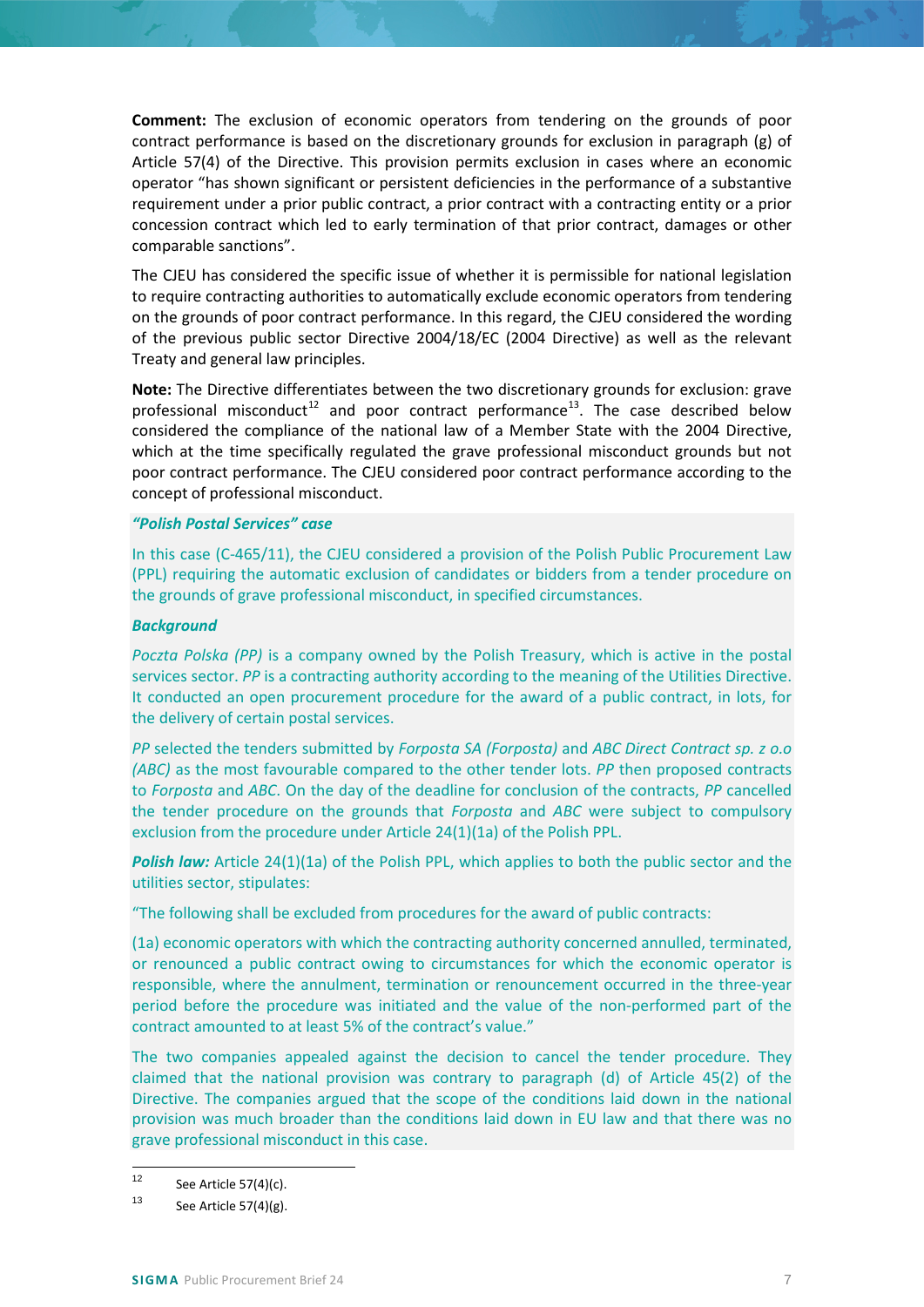#### *Decision of the CJEU*

The CJEU confirmed that the concepts of "professional", "grave" and "misconduct", as stated in paragraph (d) of Article 45(2) of the Directive, could be "specified and explained" in national law, provided that the national law respects EU law. The CJEU then considered these concepts and the provisions of the Polish law in light of the EU law.

*What is professional misconduct?* The CJEU confirmed that "professional misconduct" covered all misconduct that has an impact on the professional credibility of the economic operator. Professional misconduct is not limited to violations of ethical standards established by a professional disciplinary body or by a judgement that has the force of *res judicata*. In that context, the CJEU referred to the requirement for the contracting authority to prove professional misconduct "by any demonstrable means". The CJEU held that the failure of an economic operator to abide by its contractual obligations could, in principle, be considered as professional misconduct.

**What is "grave misconduct"?** The CJEU found that the concept of "grave misconduct" should normally be understood as conduct with "a wrongful intent or negligence of a certain gravity". It was of the view that incorrect, imprecise or defective performance of all or part of a contract could, potentially, demonstrate limited professional competence, but such performance did not automatically amount to "grave misconduct".

The CJEU stated that "in order to find whether 'grave misconduct' exists, a specific and individual assessment of the economic operator concerned must, in principle, be carried out". It noted that the Polish legislation, which establishes parameters requiring a contracting authority to exclude an economic operator due to previous wrongful conduct, deprived the contracting authority of the power to assess, on a case-by-case basis, the seriousness of the alleged wrongful conduct.

*Polish Public Procurement Law (PPL):* The CJEU held that the concept in the Polish PPL of "circumstances for which the economic operator concerned is responsible" was very broad and could extend to other situations besides the conduct denoting wrongful intent or grave negligence. The CJEU concluded that the concept of "grave misconduct" could not be replaced by the concept in the Polish PPL of "circumstances for which the economic operator concerned is responsible".

The CJEU decided that Article 24(1)(1a) of the Polish PPL, which imposed on the contracting authority mandatory requirements and automatic conclusions in specific circumstances, exceeded the discretion available to Member States in implementing the conditions for the grounds for exclusion, as set out in Article 45(2) of the Directive.

The grounds for exclusion in Article 24(1)(1a) of the Polish law extended beyond the scope of the exhaustive list, could not be justified on the grounds of the protection of the public interest, the legitimate interests of the contracting authorities or the maintenance of fair competition between economic operators, and was not permissible under the principles or other rules of EU public procurement law.

*Exhaustive list of grounds for exclusion relating to professional qualities:* The CJEU also confirmed that the list of grounds for exclusion relating to an economic operator's professional qualities, as set out in Article 45(2) of the Directive, was an exhaustive list. Member States are precluded from adding to the list of grounds for exclusion relating to professional qualities.

*Application to utilities:* The wording of the previous Utilities Directive 2004/17/EC in relation to the grounds for exclusion is not the same as in the Directive. The CJEU nevertheless made it clear that the grounds for exclusion relating to professional qualities, including the grounds of grave professional misconduct, also applied to the utilities sector.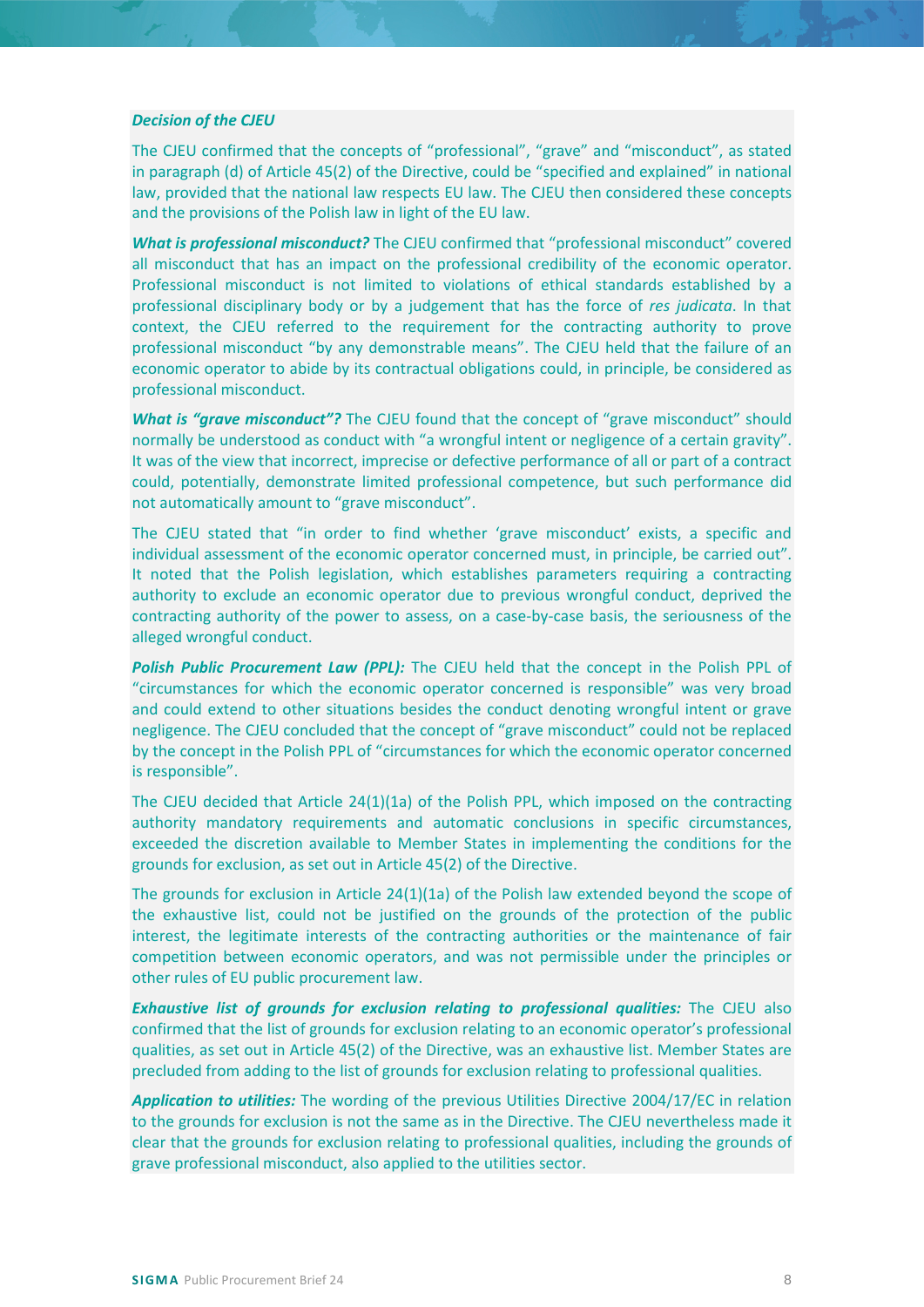**Comments and conclusion:** The CJEU confirmed that, when the exclusion of an economic operator is decided on the basis of its previous conduct, which is considered to be "grave professional misconduct", the contracting authority must assess the nature and seriousness of the professional misconduct on a case-by-case basis.

A centralised official automatic exclusion list requiring contracting authorities to automatically draw conclusions in relation to professional misconduct grounds, including prior poor performance of a public contract, does not permit each contracting authority to assess the nature and seriousness of the professional misconduct on a case-by-case basis. If the reasoning of the CJEU is applied, this approach would be in breach of EU law.

Contracting authorities must be able to assess the particular circumstances in each case. The process used and decision made by a contracting authority in relation to the exclusion of an economic operator on the grounds of poor contract performance must be subject to the relevant "basic safeguards" outlined below.

The requirement for contracting authorities to consider the grounds used for exclusion on a case-by case basis is not limited to exclusion on the grounds of poor contract performance. The CJEU examined this issue in the context of other national laws that require automatic exclusion of economic operators in specified circumstances. The CJEU concluded in a number of cases that laws requiring automatic exclusion were disproportionate and unlawful<sup>[14](#page-8-2)</sup>. See the examples in Annex 1, Note on basic safeguards.

**Local exclusion lists:** The same conclusions apply when there is no centralised official exclusion list, and an individual contracting authority then seeks to establish an exclusion list of its own. An automatic exclusion list will not be permitted, as a contracting authority must assess the particular circumstances on a case-by-case basis. There are also significant dangers that the "basic safeguards" will not be respected in the establishment of a "local" list for exclusion on the grounds of poor contract performance or on other grounds, whether they be mandatory or discretionary.

## <span id="page-8-0"></span>**Official automatic exclusion list based on mandatory grounds**

**Is it permitted to have an official automatic exclusion list based on the mandatory grounds listed in Article 57(1) of the Directive?** The grounds for mandatory exclusion relate to specific criminal offences for which a conviction by final judgement has been made. The policy objectives behind the mandatory grounds and the seriousness of those offences indicate that the maintenance of a centrally administered list may be justifiable, subject to the "basic safeguards".

Where the judgement also specifies a period of exclusion from participation in public procurement procedures, then it appears to be permissible for contracting authorities to maintain and rely on a centralised list of those judgements and the periods of exclusion. Where the judgement does not specify a period of exclusion, then the self-cleaning measures imply that automatic exclusion is not permissible.

# <span id="page-8-1"></span>**Official automatic exclusion list based on discretionary grounds**

**Is it permitted to have an official automatic exclusion list based on the discretionary grounds listed in Article 57(4) of the Directive (other than the poor contract performance grounds discussed above)?** It could be argued that where there is a requirement under the Directive for evidence of a judgement that has the force of *res judicata* or for other specific evidence of a

<span id="page-8-2"></span> $14$  In the context of the rejection of tenders, the Directive sets a requirement for individual contracting authorities to consider the particular circumstances on a case-by-case basis prior to the rejection of an abnormally low tender (Article 69).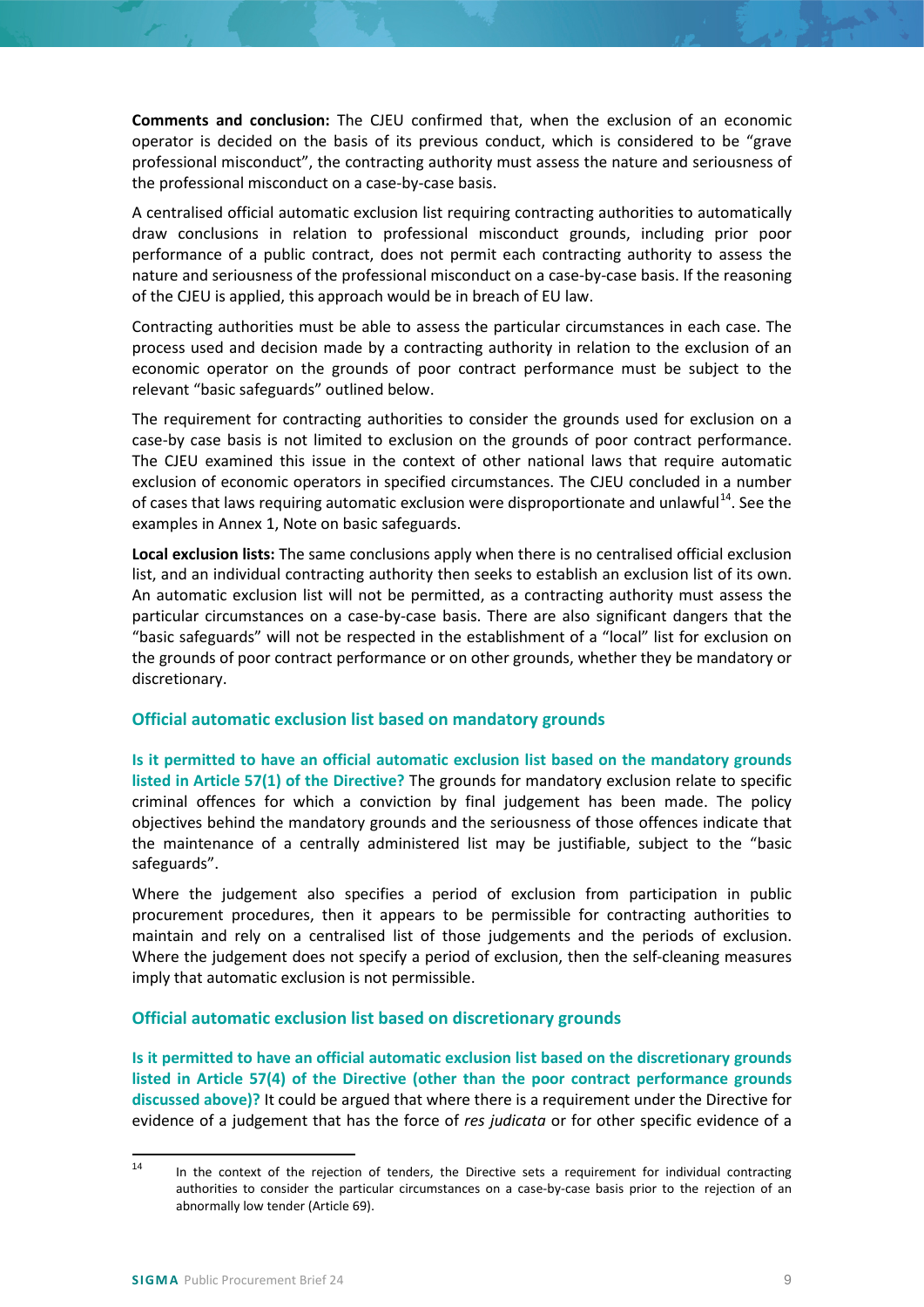formal administrative decision by a competent authority, then the position is similar to the grounds for mandatory exclusion, and an official automatic exclusion list can therefore be used.

However, a counter-argument considers that the nature, seriousness and impact of the potential grounds for exclusion (irrespective of the nature of evidence required) should always be assessed on a case-by-case basis, with particular attention being paid to the proportionality principle. This view is consistent with the case law of the CJEU discussed above. Self-cleaning measures also imply that automatic exclusion is not permissible in these circumstances.

# <span id="page-9-0"></span>**Central Registry of Information**

#### **Is it permitted to operate a central registry of information related to grounds for exclusion?**

In the context of this Brief, the term "central registry" means a centrally administered list of economic operators in respect of which contracting authorities have submitted proven documentary evidence of the existence of grounds that could potentially lead to a decision to exclude those economic operators.

Contracting authorities conducting a public procurement procedure are required to check the central registry. Where an economic operator that has expressed interest in participating in a tender procedure or has submitted a tender is listed in the central registry, the contracting authority must investigate further by obtaining any additional, necessary information and evidence from the economic operator and then it must decide whether, in the specific circumstances and in accordance with EU law, the economic operator should be excluded from the tender procedure.

The lawfulness of a central registry and of the way in which the information that it provides is used may well depend on the way in which the registry is operated and used in practice.

If the central registry is a carefully administered, up-to-date source of information that is operated in accordance with the relevant "basic safeguards", the Treaty and general law principles, the registry is likely to be permitted under EU law.

On the other hand, if the central registry is neither carefully administered nor operated in accordance with the relevant "basic safeguards", the Treaty and general law principles, then there is a danger that the registry will not be operating in a lawful manner.

If contracting authorities use information from a central registry in a simplistic manner and therefore apply it as a *de facto* official automatic exclusion list, without considering any mitigating circumstances or other relevant information on a case-by-case basis, then the use of this information will not be permissible in most cases, for the reasons discussed above.

See [Annex 2,](#page-13-0) Note on terminology and models concerning the Romanian centralised database, which provides both positive and negative information on contract performance, and the EU's own central exclusion database, which applies to expenditures from the EU budget.

## <span id="page-9-1"></span>**Positive Lists**

The directives include provisions permitting the use of "positive" lists of economic operators that meet the specified requirements for suitability to deliver public contracts. Such lists would be the exact opposite of the "negative" lists, discussed above, of economic operators that fail to meet the specified requirements.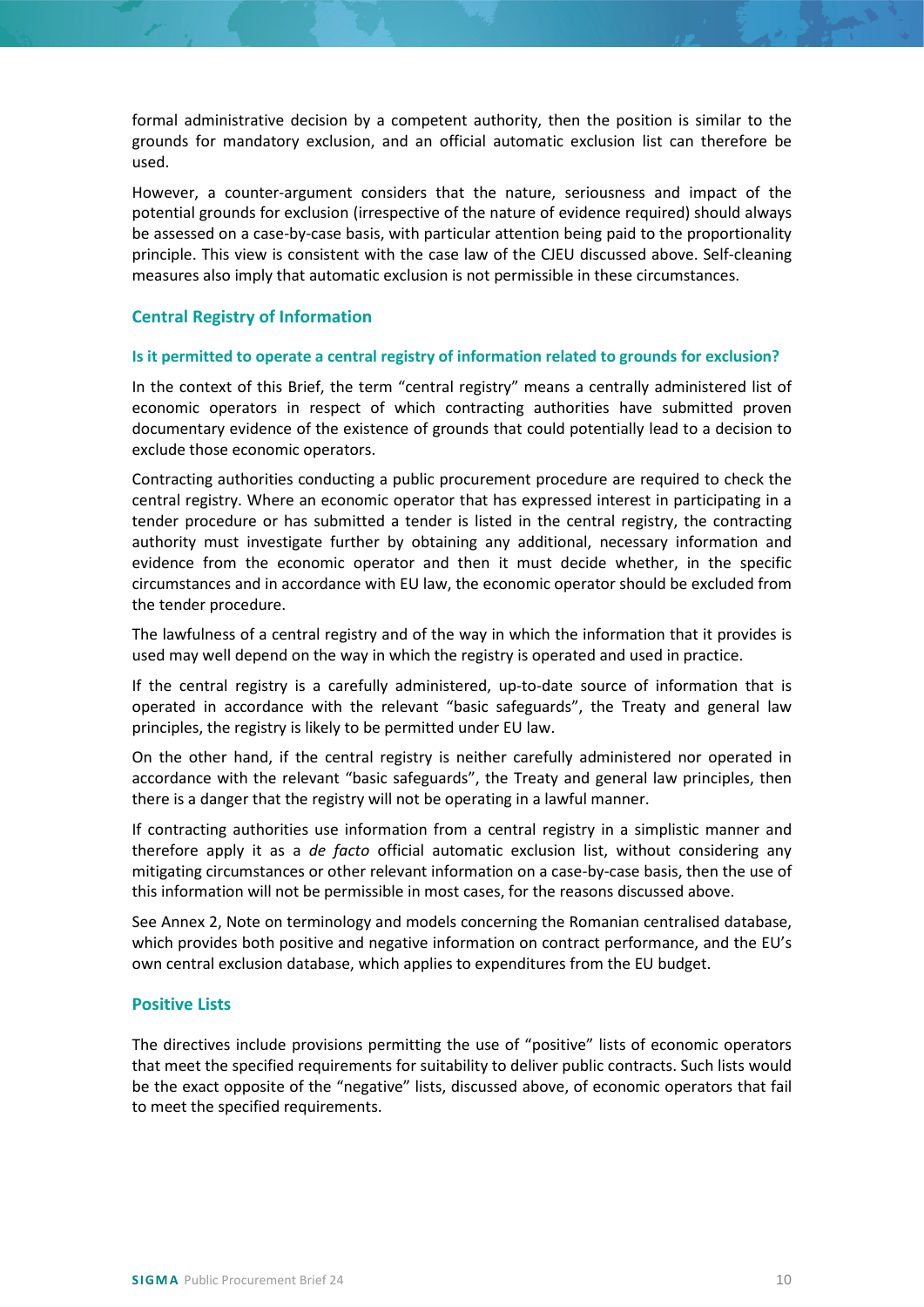*Official lists of approved economic operators in the public sector:* The Directive permits Member States to establish official lists of approved economic operators that have submitted acceptable evidence of their suitability to deliver public sector contracts<sup>[15](#page-10-0)</sup>.

An official list system allows economic operators to apply at any time for registration by supplying evidence to the public authority responsible for administering the list. The evidence to be submitted by economic operators is the evidence required, in accordance with the Directive and with the Member State's implementing legislation, to demonstrate their suitability for selection. This evidence may demonstrate the following:

- Grounds for mandatory exclusion do not apply to the economic operator.
- Grounds for discretionary exclusion do not apply to the economic operator.
- The economic operator meets requirements related to economic and financial standing and to technical and professional ability.
- The economic operator has the necessary "Quality Assurance and Environmental Management Standards" certification.

An economic operator that is registered on an official list may, in the context of a specific procurement procedure, submit to the contracting authority a certificate of registration issued by the competent body administering the official list. The contracting authority can rely on that certificate as evidence of suitability in relation to the grounds specified. Registration on official lists of other Member States must be accepted.

It is important to note that contracting authorities must not make registration on an official list of approved economic operators a condition for participation in the tender procedure or in the award of the contract. Contracting authorities must accept other equivalent means of proof of suitability for participation in procurement procedures.

## **Utilities**

The Utilities Directive<sup>[16](#page-10-1)</sup> requires contracting entities that are also contracting authorities to apply the mandatory grounds for exclusion.

The application of the mandatory grounds to other contracting entities and of the discretionary grounds to all contracting entities is a matter for the Member State to decide, or for the contracting entities to decide in the event that the Member State has not made a specific provision in this regard.

**Qualification systems in the utilities sector:** Contracting entities in the utilities sector can set up and operate qualification systems. These systems must be operated on the basis of objective criteria, and the rules for qualification are to be established by the contracting authority/entity. In very general terms, a qualification system is a system set up by contracting authorities for their own use or for the use of other contracting authorities. Under this system, economic operators that are interested in entering into a contract with the contracting authority apply for registration as potential providers. The contracting authority assesses the evidence received from economic operators and, if qualified, the economic operators are registered in the qualification system. The registered economic operators then form a pool from which the contracting authority may select those operators that are to be invited to tender or to negotiate a contract. See SIGMA Public Procurement Brief 16, *Procurement by Utilities.*

<span id="page-10-0"></span><sup>&</sup>lt;sup>15</sup> See Article 64 of the Directive for further details on the establishment and operation of official lists of approved economic operators.

<span id="page-10-1"></span><sup>&</sup>lt;sup>16</sup> Directive 2014/25/EU on procurement by entities in the water, energy, transport and postal services sectors and repealing Directive 2004/17/EC, 26 February 2014.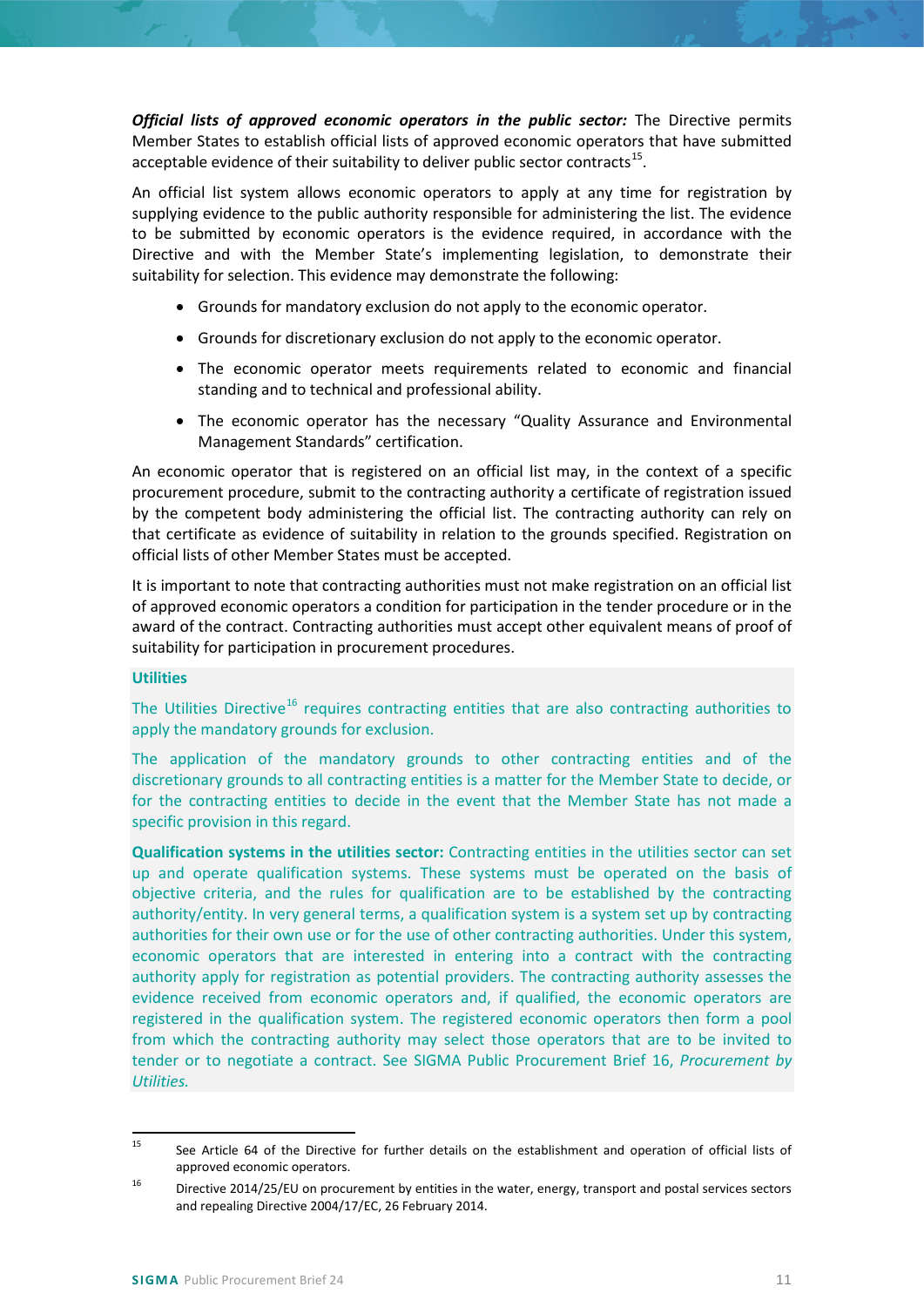#### <span id="page-11-0"></span>**Annex 1: Note on basic safeguards**

Any public procurement process that may potentially lead to the exclusion of an economic operator must be open and fair, and it must comply with basic safeguards ensuring non-discrimination, transparency and proportionality in the process and in decision making. The same applies to the process used to consider applications for removal from the exclusion list. The process must be:

**Non-discriminatory:** This requirement means that the process must operate in a manner that ensures that an economic operator from one EU Member State is not treated in a different manner – either less favourably or more favourably – than an economic operator from another Member State. All economic operators must be treated equally.

**Transparent:** This requirement means that the process must be determined with absolute certainty and made public so that economic operators understand how and in what circumstances they may be excluded or removed from the exclusion list. The requirement of transparency means that, for example:

- The grounds for exclusion to be applied by the contracting authority must be indicated in the contract notice published in the *Official Journal of the European Union – OJEU* (in procedures where an *OJEU* contract notice is required).
- The way in which the grounds for exclusion will be applied must be described clearly, so that there is no room for doubt about how and when they will be applied.
- The process to be followed, evidence required, and criteria to be applied must be clear and published in advance.

#### **Example of the principle of transparency**

In the La Cascina case (C-226/04 and C-228/04), the Court of Justice of the European Union (CJEU) considered the situation where an EU Member State, in this case Italy, decided to use as grounds for exclusion the failure to pay taxes or social security contributions. These grounds are discretionary grounds under the previous Directive, and so Member States are not obliged to use them as grounds for exclusion, but they may choose to do so. The CJEU made it clear that implementing arrangements must nevertheless be clear and unequivocal and that they must be made known to economic operators.

**Date for payment or regularisation must be specified:** According to the CJEU, where a Member State uses as grounds for exclusion the failure to pay taxes or social security contributions, it must set the date by which the payment must be made or by which any regularisation must occur for an economic operator to avoid exclusion.

The CJEU commented that Member States had the flexibility to decide the date by which the payment had to be made or the regularisation concluded. This flexibility could concern, for example, the deadline for announcing the invitation to participate, for issuing invitations to tender, or for receipt of tenders. The relevant date needs to be made public (either in legislation or by the contracting authority if no provision is made in the legislation).

**Proportionate:** The effect of the exclusion must be reasonable and proportionate to the nature and seriousness of the grounds for exclusion. For example:

- It may not be appropriate to set the same period of exclusion for each of the grounds specified. The impact of some grounds may be more (or less) severe than others, and they would therefore justify a longer (or shorter) period of exclusion that is proportionate to the misconduct.
- Some breaches may be *very* minor in nature, and it may therefore be disproportionate to exclude an economic operator on that basis.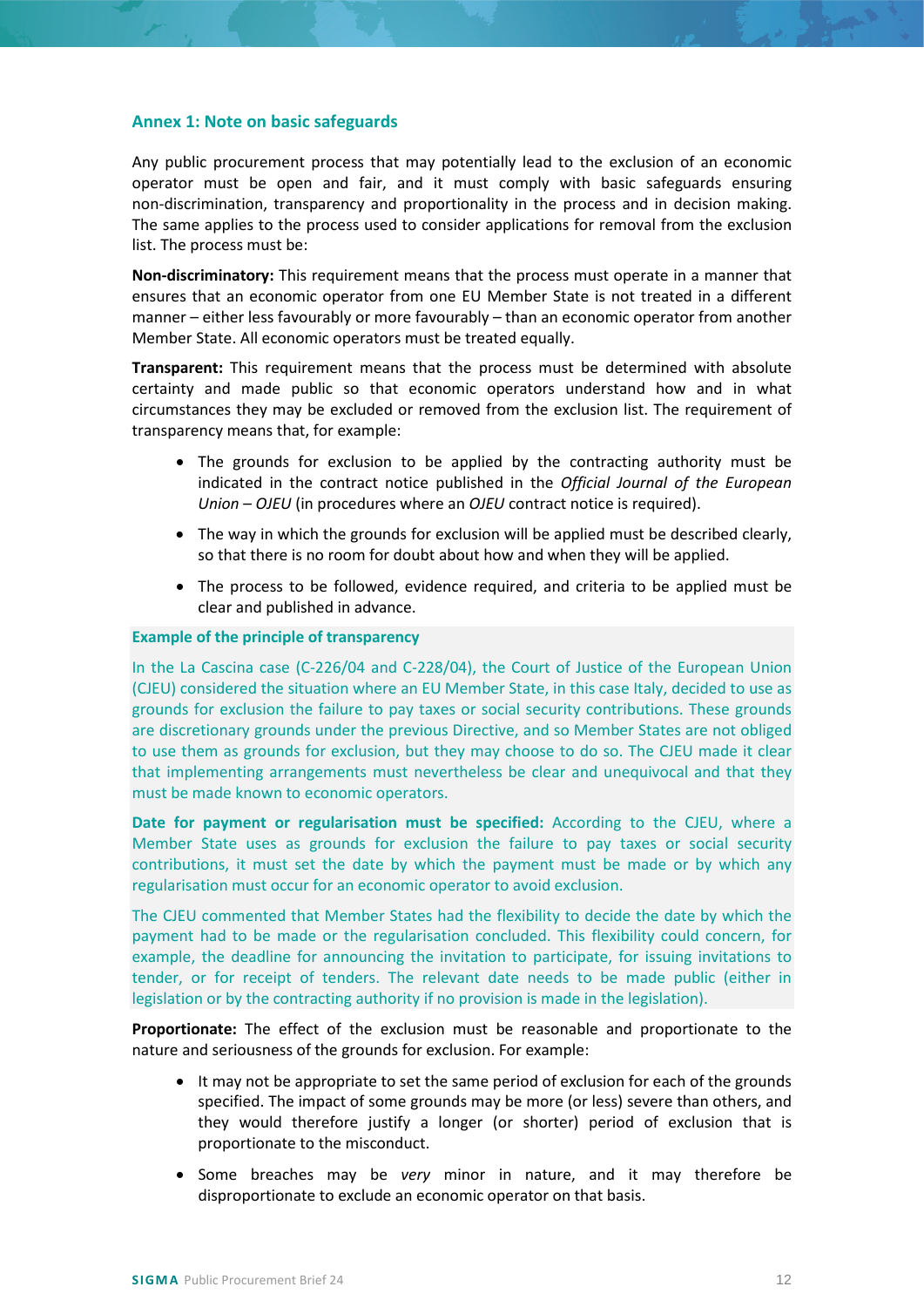Mitigating circumstances, such as "self-cleaning" actions taken by the economic operator to remedy the breach, internal compliance, and self-reporting, must be taken into account when making a decision related to exclusion.

The effect of the exclusion must go no further than the objective that it is seeking to achieve.

#### **Brief examples of the requirement for proportionality**

#### *Exclusion of economic operators with prior involvement*

In the Fabricom case (C-21/03 and C-34/03), the CJEU ruled that national legislation that prohibited (excluded) from tendering for a contract all persons who had been involved in preparatory work for that contract, even when those persons could demonstrate that competition would not be affected, was not proportionate.

The CJEU considered that the national legislation extended beyond what was necessary to achieve the objective of ensuring equal treatment. This objective could be achieved and competition safeguarded by applying a less restrictive measure. It could be achieved by giving economic operators the opportunity to demonstrate that their participation represented no risk to competition and by prohibiting only those that were unable to prove that their participation was not a risk.

#### *Exclusion of economic operators with media connections*

In the Michaniki case (C-213/07), the CJEU ruled that national legislation that automatically excluded firms with media connections from public procurement was not proportionate.

The objective of the national legislation was to achieve transparency and equal treatment by excluding firms with media connections, as the Member State considered that these firms might use their influence with the media to influence award decisions or to criticise decisions that were not in their favour.

The CJEU held that the national legislation extended beyond what was necessary to achieve the objective and was a breach of the proportionality principle. The CJEU considered that the effect of such legislation was to totally exclude economic operators with media connections and to offer them no opportunity to demonstrate that these connections in the particular circumstances did not in fact represent a risk to equal treatment.

## *Exclusion of economic operators with specific relationships of control or affiliation*

In the Assitur case (C-538/07), the CJEU ruled that national legislation that automatically excluded firms from participating in the same tender procedure where specific relationships of control or affiliation existed – such as ownership of one firm by the other – was in breach of EU law.

The CJEU held that economic operators could be excluded on this basis where the connection represented a risk to transparency or equal treatment in a procedure. However, an absolute prohibition that prevented tenderers from demonstrating that the relationship did not represent a risk to the tender procedure did not comply with the proportionality principle.

## *Exclusion in the event of simultaneous and competing tenders submitted by a consortium and by one or more companies forming part thereof*

In the Serrantoni case (C-376/08), the CJEU considered that national legislation that provided that both a consortium and its member companies were to be automatically excluded from participating in a procurement procedure where the member companies had submitted tenders in competition with the consortium's tender in the context of the same procedure. The CJEU ruled that automatic exclusion in this case was not proportionate.

The objective of national legislation was to combat possible collusion between the consortium concerned and its member companies.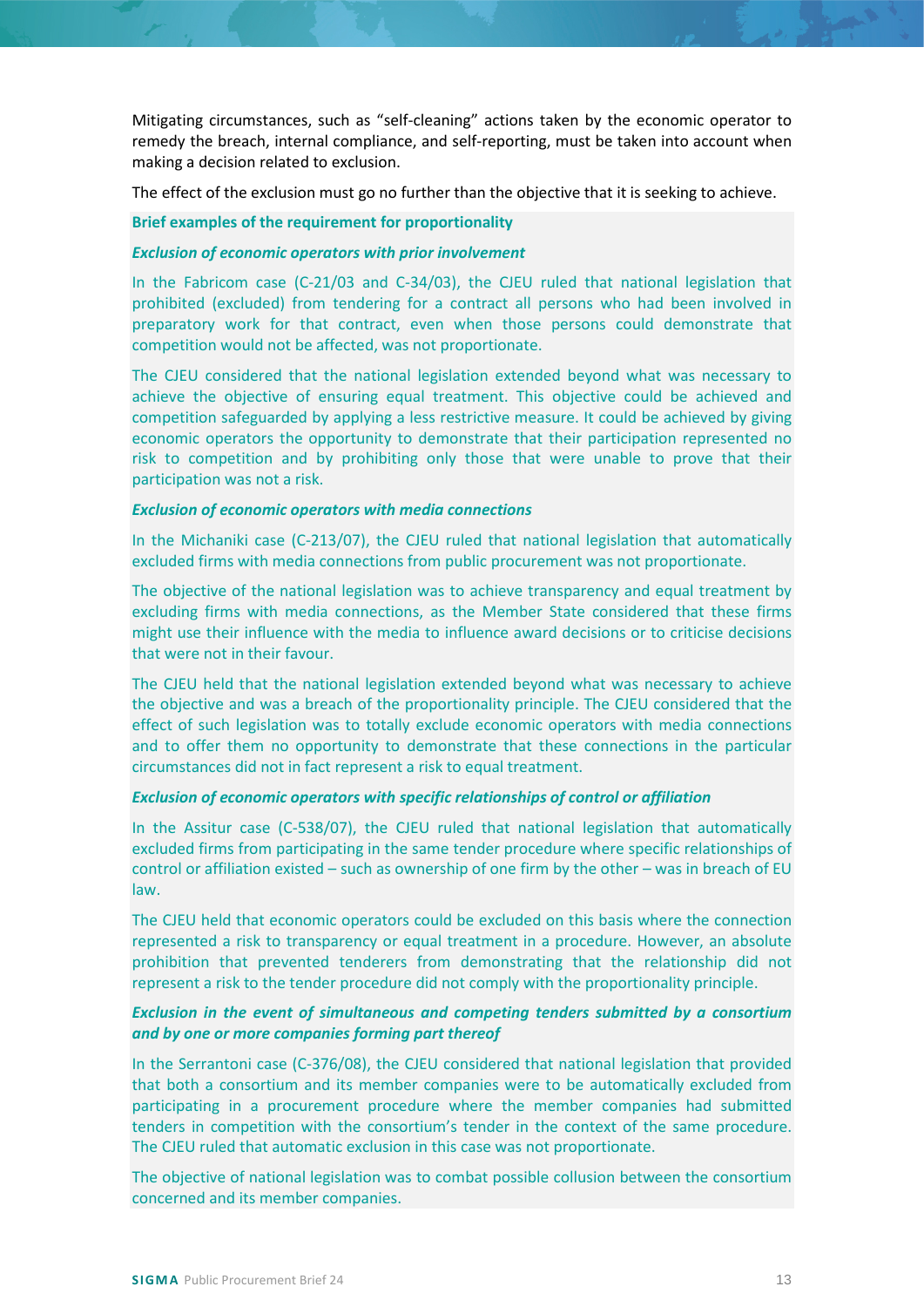The CJEU held that a rule of that kind involved an irrebuttable presumption of mutual interference. The consortium and the companies concerned were not given the opportunity to show that their tenders had been drawn up independently and that there had therefore been no risk of influencing competition between tenderers.

The CJEU considered that an absolute obligation of the contracting authorities to exclude the entities concerned went beyond what was necessary to achieve the objective of ensuring the application of the principles of equal treatment and transparency.

**Fair and equal treatment:** The process must be applied and the decisions must be made consistently, in a manner that treats all economic operators equally and does not favour a particular economic operator.

**Due process and right of review:** Due process must be applied to the entire listing and de-listing process, which would include ensuring that timescales are fair and that economic operators:

- are notified of the initiation of the process or of the proposed decision to exclude them, including the grounds and evidence upon which the process or proposed decision is based;
- are notified of the relevant timescales for decision making and right of appeal;
- have the opportunity to deny, correct or clarify the facts;
- are informed of a decision and the reasons for a decision;
- have the right to apply to be de-listed in accordance with clear criteria, rules and procedures, taking into account mitigating circumstances;
- <span id="page-13-0"></span>• have the right to an effective independent review of a decision to exclude them or a refusal to de-list them.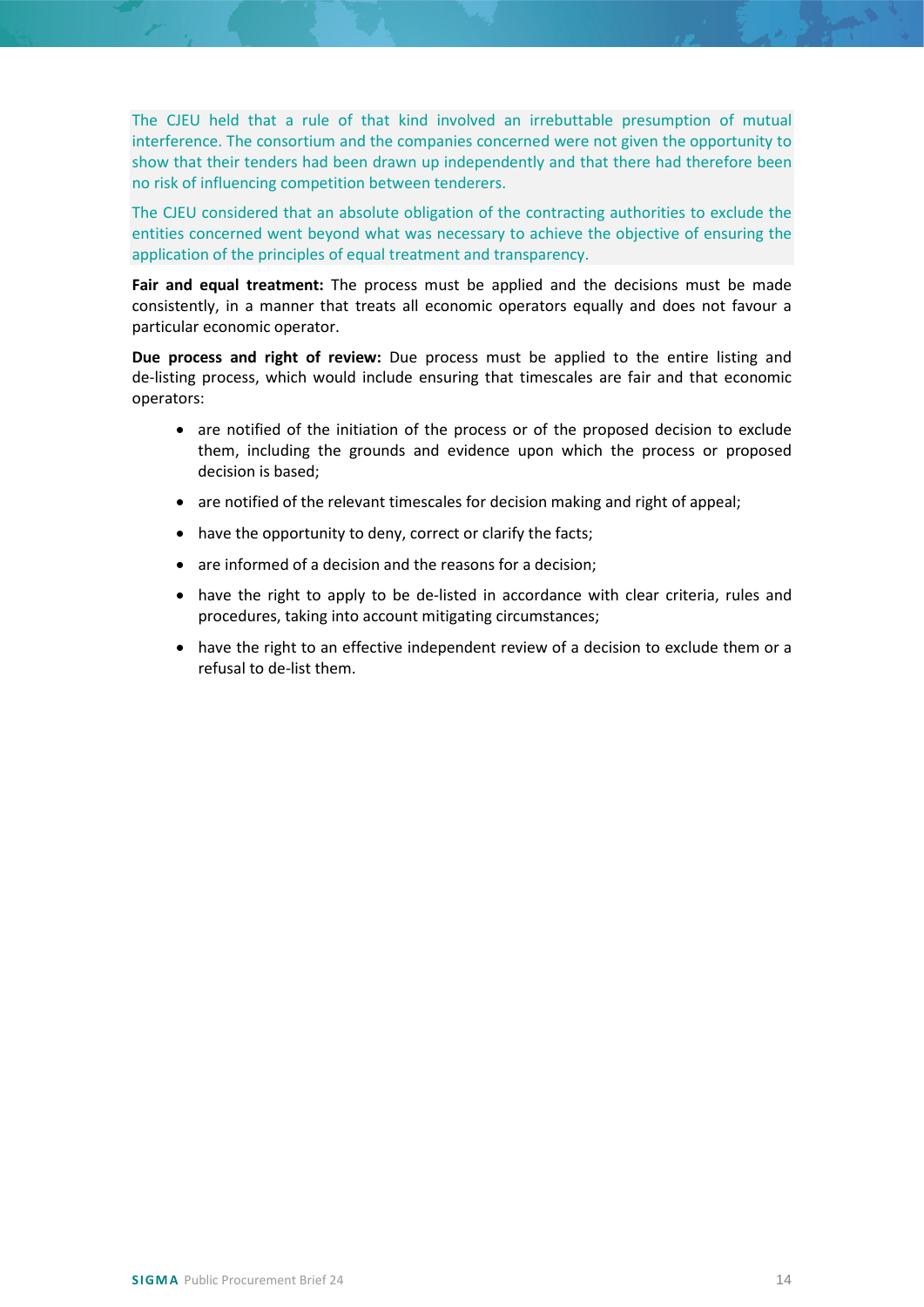#### **Annex 2: Note on terminology and models**

- A variety of terms are used to describe a centrally administered list of excluded economic operators. Terms used include "debarment lists", "blacklists", or "negative reference lists".
- A number of models of centrally-administered exclusion lists exist, but these models are primarily used in the context of tackling fraud, corruption and similar offences. For example, the World Bank operates a "debarment" system, using a welldocumented administrative process, and publishes a list of economic operators that are ineligible to be awarded contracts funded by the World Bank. In this case, debarment resulting from the detection of prohibited practices may be indefinite or for a fixed period, and the period of debarment is also published on the debarment list. Prohibited practices in that context are corrupt, fraudulent, collusive, coercive or obstructive practices<sup>17</sup>. The World Bank debarment list has a wider reach than just the prevention of listed economic operators from tendering for World Bank contracts, because the World Bank and other international financial institutions, including the European Bank for Reconstruction and Development (EBRD), have cross-debarment arrangements<sup>[18](#page-14-1)</sup> besides the operation of their own debarment lists<sup>19</sup>. Such arrangements mean that economic operators on the debarment list of one institution will also be debarred from participation in contracts funded by the other participating institutions.
- The term "suspension" may also be used, although it is generally understood to refer to a situation where an economic operator is suspended or excluded from participating in a specific tender procedure rather than in all public sector tender procedures.
- The UNCITRAL Model Law 2011 includes a provision for the exclusion of economic operators and suppliers from specific procurement procedures, but not from procurement procedures in general, where there is evidence of inducement or other forms of undue influence as well as where the supplier or economic operator has an unfair competitive advantage or a conflict of interest.
- The document, Regulations on the Financial Rules applying to the General Budget of the European Union (Regulations), published by the European Union (EU) in 2015, includes provisions for the setting up and operation by the European Commission of a central exclusion database. The Regulations also contain provisions for the exclusion of economic operators from specific contract procedures<sup>20</sup>. The central exclusion database and procedure-specific exclusion are to be used in the context of EU budget expenditure. The central exclusion database is to contain details of economic operators in breach of the mandatory grounds for exclusion listed in the Regulations, which include: specified criminal convictions, administrative penalties

<span id="page-14-0"></span> <sup>17</sup> See *World Bank Procurement Guidelines and Sanctions Committee Procedures* for the detailed definitions of these prohibited practices and further information on the operation of the debarment list: [http://web.worldbank.org/WBSITE/EXTERNAL/PROJECTS/PROCUREMENT/0,,pagePK:84271~theSitePK:8426](http://web.worldbank.org/WBSITE/EXTERNAL/PROJECTS/PROCUREMENT/0,,pagePK:84271%7EtheSitePK:84266,00.html) [6,00.html](http://web.worldbank.org/WBSITE/EXTERNAL/PROJECTS/PROCUREMENT/0,,pagePK:84271%7EtheSitePK:84266,00.html)

<span id="page-14-1"></span><sup>&</sup>lt;sup>18</sup> Cross-debarment, in accordance with the Agreement for Mutual Enforcement of Debarment Decisions dated 9 April 2010, has been made effective as from 1 July 2011 by the World Bank, Asian Development Bank, EBRD, Inter-American Development Bank and African Development Bank.

<span id="page-14-2"></span><sup>&</sup>lt;sup>19</sup> The EBRD defines prohibited practices as coercive, collusive, corrupt or fraudulent practices – see the EBRD's *Enforcement Policy and Procedures* for further details.

<span id="page-14-3"></span><sup>&</sup>lt;sup>20</sup> Title V, Chapter 1, Articles 106 to 109 of Regulation (EU, EURATOM) No. 2015/1929 of the European Parliament and of the Council of 28 October 2015 amending Regulation (EU, Euratom) No. 966/2012 on the financial rules applicable to the general budget of the Union.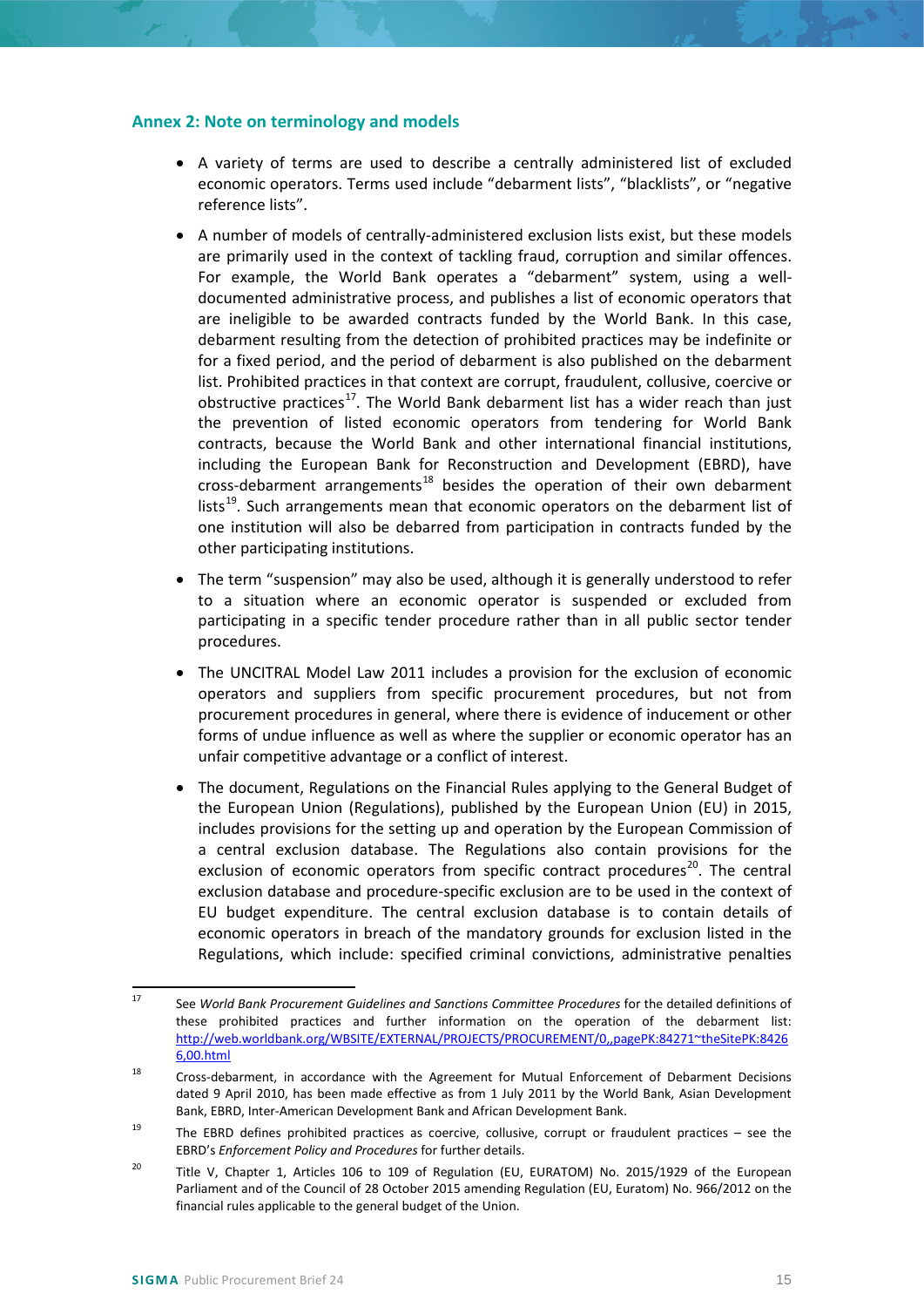(imposed on economic operators) $^{21}$ , bankruptcy and similar situations, grave professional misconduct, etc. In most, but not all, cases, the mandatory grounds will not apply where economic operators demonstrate that adequate remedial measures have been taken. The EU institutions and other specified bodies are to have access to the central exclusion database and may take the information in the database into account, as appropriate and on their own responsibility, when awarding contracts associated with the implementation of the budget.

- Romania operates a central registry that contains information on both the positive and the negative contract performance of economic operators. The process for the registry's operation is as follows: After the completion of each contract, contracting authorities issue a document containing information on how the economic operator has fulfilled its contractual obligations, which can be positive or negative depending on whether or not the economic operator has properly performed the contract. The document is issued to the contractor, and a copy is placed in the procurement file. A further copy is sent to the National Authority for Regulating and Monitoring Public Procurement (Public Procurement Authority – PPA).
- The PPA thus receives copies of all positive and negative documents relating to contract performance from all contracting authorities countrywide. The PPA organises a database containing this information. The database is not posted on the PPA website, but the contracting authorities may ask the PPA for information related to one or more economic operators during the tender procedure. Following such a request, the PPA sends to that contracting authority all of the available documents (both "positive" and "negative"), without any comments or suggestions. The final decision – to exclude or not to exclude an economic operator – remains with the contracting authority. The contracting authority may also contact other contracting authorities in order to obtain more information or evidence regarding cases where the tenderer concerned failed to fulfil its contractual obligations.
- Member States tend to leave the decision as to whether or not to exclude economic operators to the contracting authorities themselves, to be decided on a case-by-case basis, subject to national legislative provisions implementing the Directives, which may set some parameters for that decision making.

<span id="page-15-0"></span><sup>&</sup>lt;sup>21</sup> An administrative penalty can include the exclusion of the economic operator from contracts and grants financed by the EU budget for up to five years and/or a financial penalty. An administrative penalty can only be imposed after the economic operator has had an opportunity to present its observations, and the penalty must be proportionate to both the importance of the contract and the seriousness of the misconduct. The publication of a decision to impose an administrative penalty is not automatic.